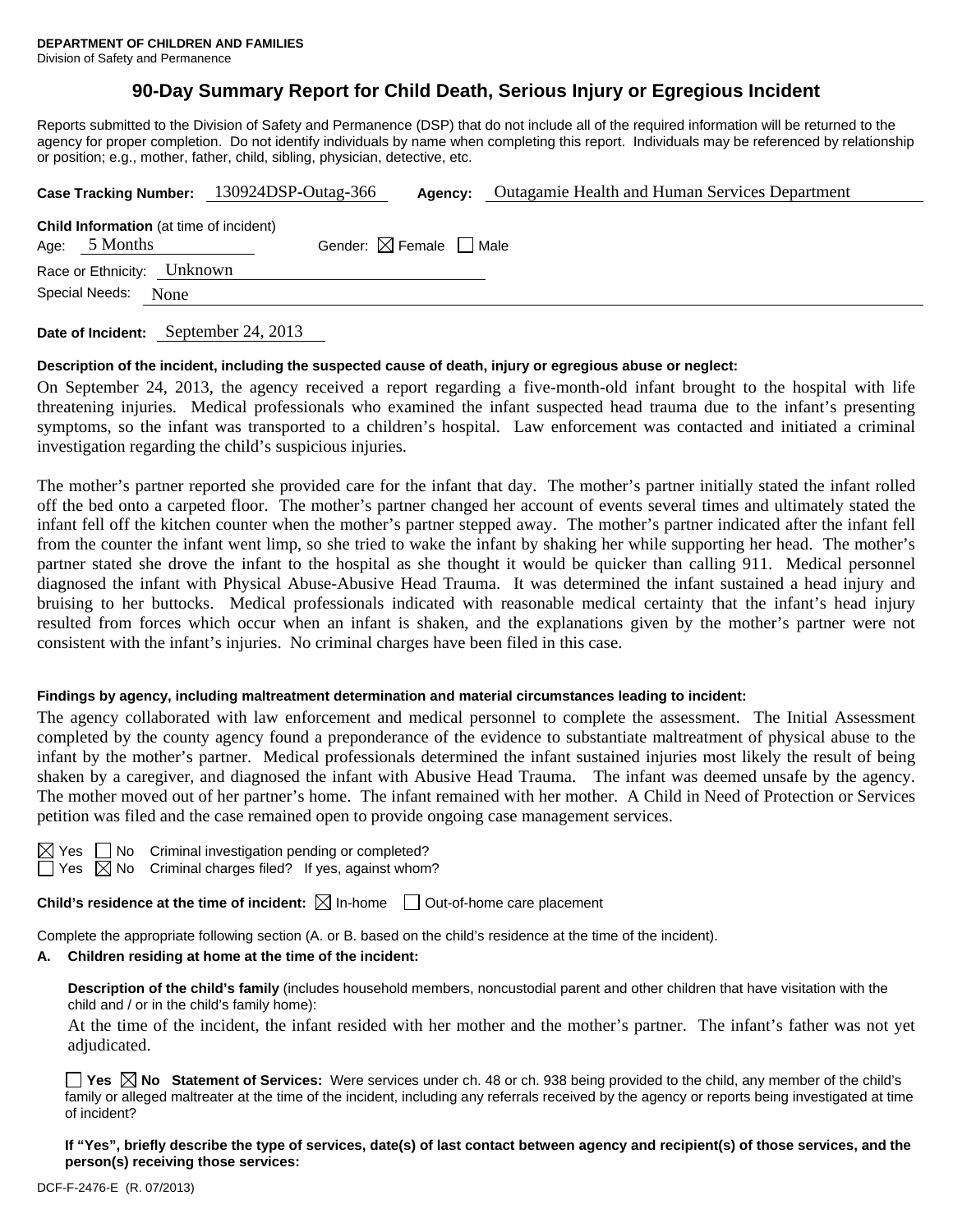## N/A

**Summary of all involvement in services as adults under ch. 48 or ch. 938 by child's parents or alleged maltreater in the previous five years:** (Does not include the current incident.) N/A

#### **Summary of actions taken by the agency under ch. 48, including any investigation of a report or referrals to services involving the child, any member of the child's family living in this household and the child's parents and alleged maltreater.** (Does not include the current incident.)

(Note: Screened out reports listed in this section may include only the date of the report, screening decision, and if a referral to services occurred at Access. Reports that do not constitute a reasonable suspicion of maltreatment or a reason to believe that the child is threatened with harm are not required to be screened in for an initial assessment, and no further action is required by the agency.) N/A

### **Summary of any investigation involving the child, any member of the child's family and alleged maltreater conducted under ch. 48 or ch. 938 and any services provided to the child and child's family since the date of the incident:**

The agency collaborated with law enforcement and medical personnel to complete the assessment. Based on the information gathered, the Initial Assessment completed by the county agency found a preponderance of the evidence to substantiate maltreatment of physical abuse to the infant by the mother's partner. Medical professionals determined the infant sustained injuries most likely the result of being shaken by a caregiver, and diagnosed the infant with Abusive Head Trauma. The infant was deemed unsafe by the agency. The mother moved out of her partner's home. The agency assessed the mother as protective so the infant remained with the mother. A Child in Need of Protection or Services petition was filed and the case remained open to provide ongoing case management services.

# **B. Children residing in out-of-home care (OHC) placement at time of incident:**

#### **Description of the OHC placement and basis for decision to place child there:** N/A

# **Description of all other persons residing in the OHC placement home:**

N/A

**Licensing history:** Including type of license, duration of license, summary of any violations by licensee or an employee of licensee that constitutes a substantial failure to protect and promote the welfare of the child. N/A

### **Summary of any actions taken by agency in response to the incident:** (Check all that apply.)

| $\boxtimes$ | Screening of Access report                           | Attempted or successful reunification             |
|-------------|------------------------------------------------------|---------------------------------------------------|
|             | Protective plan implemented                          | Referral to services                              |
| $\boxtimes$ | Initial assessment conducted                         | Transportation assistance                         |
| $\boxtimes$ | Safety plan implemented                              | Collaboration with law enforcement                |
|             | Temporary physical custody of child                  | Collaboration with medical professionals          |
| $\boxtimes$ | Petitioned for court order / CHIPS (child in need of | Supervised visitation                             |
|             | protection or services)                              | Case remains open for services                    |
|             | Placement into foster home                           | Case closed by agency                             |
|             | <b>Placement with relatives</b>                      | Initiated efforts to address or enhance community |
| $\boxtimes$ | Ongoing Services case management                     | collaboration on CA/N cases                       |
|             |                                                      | Other (describe):                                 |
|             |                                                      |                                                   |